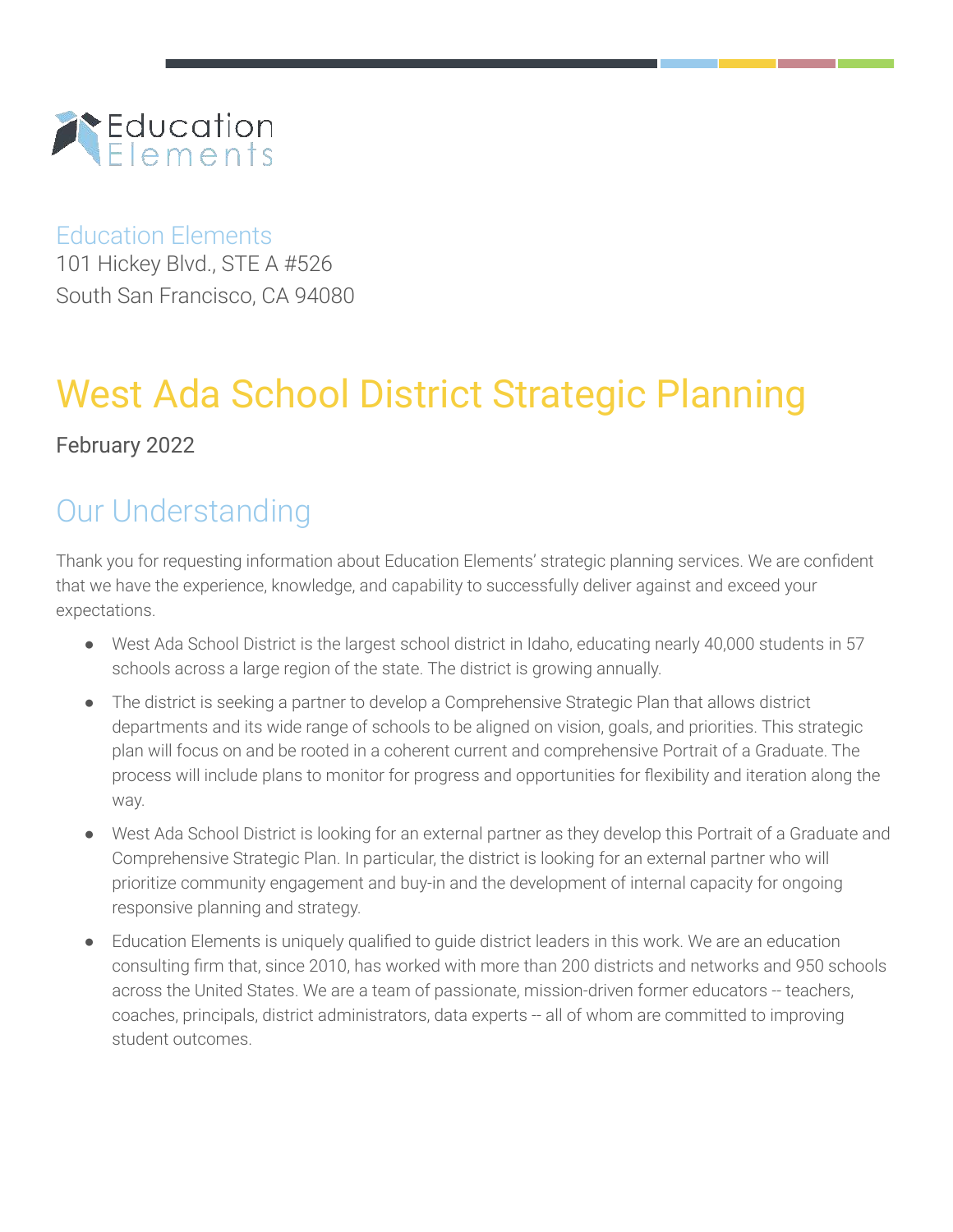## Our Strategic Planning Approach

At Education Elements, we challenge our district partners to focus more on the planning process rather than a static plan as the end goal. We also look to empower the West Ada School District team to engage directly with the community and incorporate their expertise into the process. By focusing the planning processes, districts are better able to:

- Deepen awareness of community needs, strengthening relationships and support
- Build coherence and alignment across district, school and departmental initiatives
- Build knowledge of leading strategic planning and implementation practices
- Prioritize efforts to maximize value for students, families and the community at large
- Design structures to look ahead and adapt plans when new information is known
- Define success metrics that communicate progress and build overall confidence in the plan's execution

Our methodology is straightforward, following the four-step process outlined below. Each step builds your team's confidence in the strategic planning process, expands their knowledge of planning tools and tactics, and provides them opportunities to define the future for students in your district. Our methodology is customized to meet your needs of where you are on the journey.



The proposal outlined below includes the Plan & Align, Foundations, Design, and Launch phases. Key project deliverables include:

- *Strategic Direction*
- *Strategic Priorities and metrics for monitoring and growth*
- *Short-term plan of action*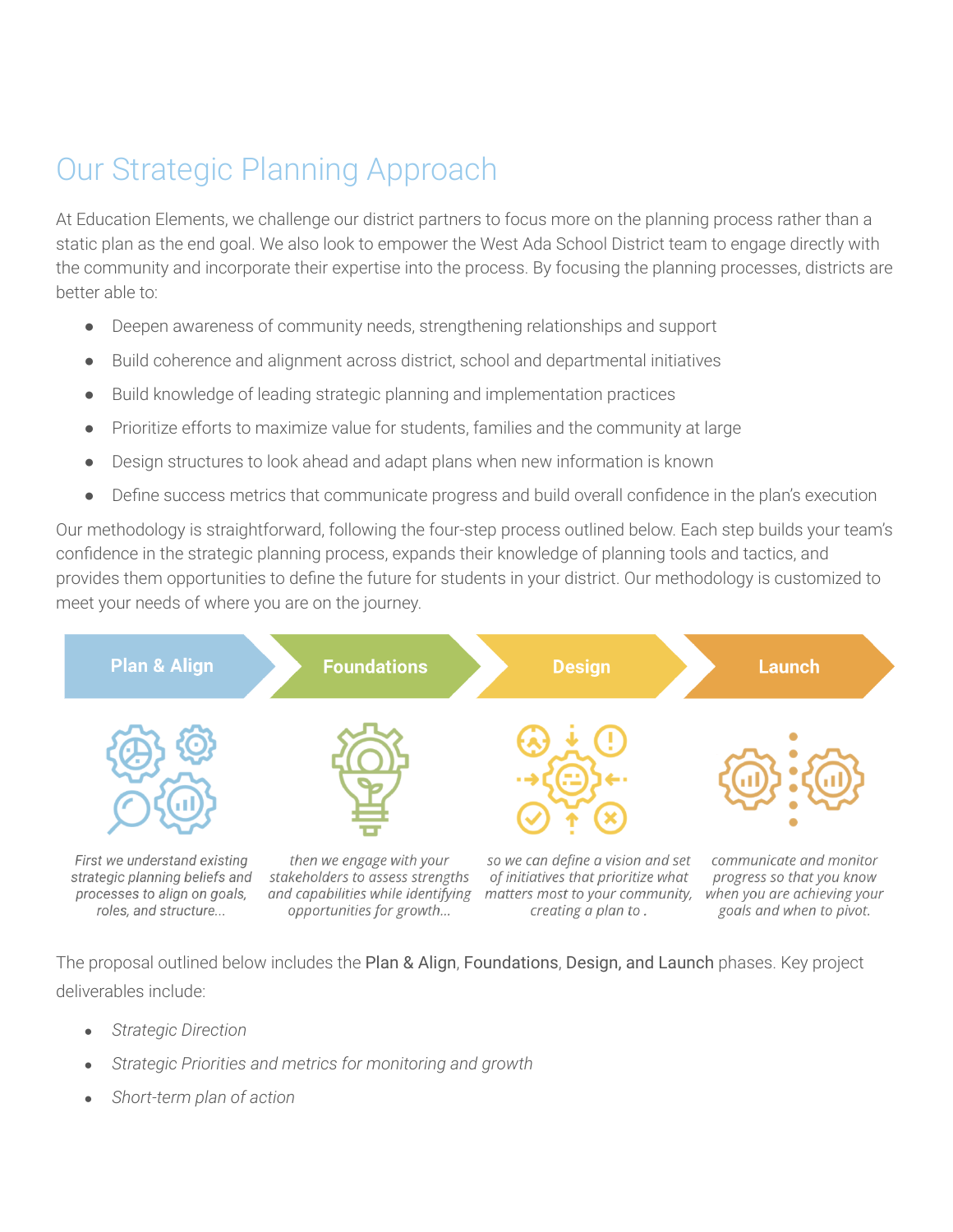- *External facing summary document (professionally and custom designed)*
- *Final Presentation of Strategic Plan*
- *Project Overview Document with roadmap and team members*

While the scope includes strategies for how to Monitor progress made towards the district's strategic goals, it does not include Education Elements supporting the implementation of your strategic plan. Deliverables included in this proposal that will set the district up for successful progress monitoring include:

## Approach Overview

| <b>Phase</b>                 | <b>Plan and Align</b>                             | <b>Foundations</b>                              | <b>Design</b>                              | Launch                                             |
|------------------------------|---------------------------------------------------|-------------------------------------------------|--------------------------------------------|----------------------------------------------------|
| Format                       | <b>Virtual</b>                                    | Virtual + Onsite                                | <b>Virtual + Onsite</b>                    | <b>Virtual</b>                                     |
| <b>TIming</b>                | 4 weeks                                           | 6 weeks                                         | 4 weeks                                    | 6 weeks                                            |
| <b>Mile</b><br><b>Marker</b> | Governance Structure<br>+ Stakeholder<br>Planning | Stakeholder Engagement<br>+ Strategic Direction | Initiatives, Program<br>and Prioritization | Designed Final Plan +<br>Communication<br>Strategy |

## Detailed Approach

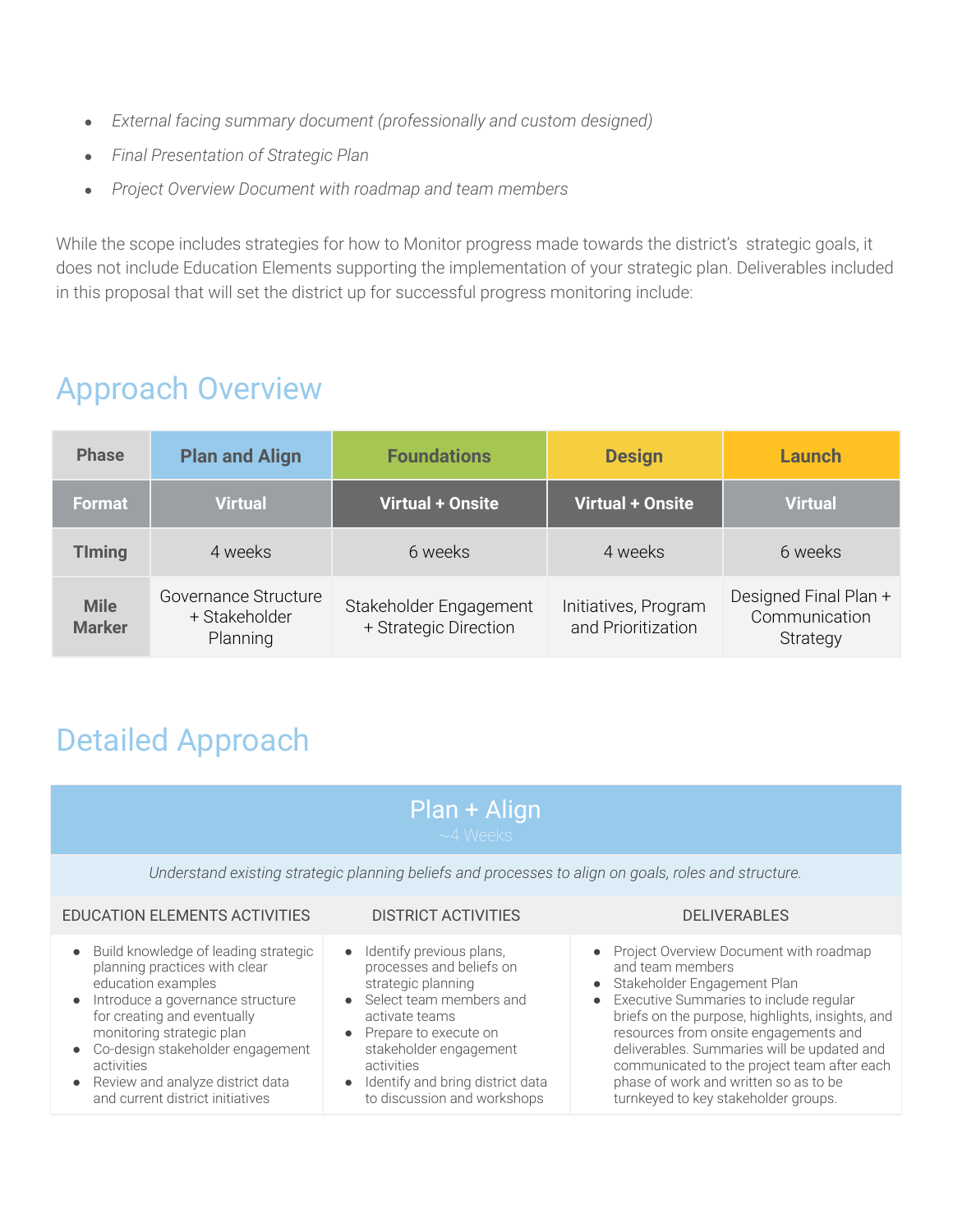| <b>TOUCHPOINTS</b>                                                                                                                                                         | <b>TIMELINE</b>                                        |
|----------------------------------------------------------------------------------------------------------------------------------------------------------------------------|--------------------------------------------------------|
| <b>Support Calls:</b> Regular support calls with project lead(s) to oversee, plan and<br>$\bullet$<br>support project implementation based on district needs and progress. | • $2 \times 1$ hr Bi-weekly Calls (Project Team)       |
| <b>Virtual Kickoff:</b> Design and deliver a 90 minute kickoff meeting to work<br>$\bullet$<br>through the above objectives and align on stakeholder engagement plan.      | • 90 min Virtual Session (Project or Steering<br>Team) |
|                                                                                                                                                                            |                                                        |

| <b>Foundations</b><br>$~6$ Weeks                                                                                                                                                                                                                                                                                                                                                                                                                               |                                                                                                                                                                                                                                    |                                                                                                                                                                                                                                                                       |  |  |
|----------------------------------------------------------------------------------------------------------------------------------------------------------------------------------------------------------------------------------------------------------------------------------------------------------------------------------------------------------------------------------------------------------------------------------------------------------------|------------------------------------------------------------------------------------------------------------------------------------------------------------------------------------------------------------------------------------|-----------------------------------------------------------------------------------------------------------------------------------------------------------------------------------------------------------------------------------------------------------------------|--|--|
| Engage with stakeholders to assess strengths and capabilities while identifying opportunities for growth                                                                                                                                                                                                                                                                                                                                                       |                                                                                                                                                                                                                                    |                                                                                                                                                                                                                                                                       |  |  |
| EDUCATION ELEMENTS ACTIVITIES                                                                                                                                                                                                                                                                                                                                                                                                                                  | <b>DISTRICT ACTIVITIES</b>                                                                                                                                                                                                         | <b>DELIVERABLES</b>                                                                                                                                                                                                                                                   |  |  |
| Design and deliver stakeholder<br>$\bullet$<br>engagement events (focus groups<br>or forums)<br>Analyze stakeholder engagement<br>data and annual district data<br>Review all stakeholder<br>engagement data + model analysis<br>and summarization for district<br>Facilitate visioning for the future of<br>district for students and schools;<br>highlight focus areas for<br>community input<br>Facilitate the development of the<br>Portrait of a Graduate | Promote execute Stakeholder<br>$\bullet$<br>Engagement Plan<br>Promote participation in the<br>community survey<br>Participate in visioning and<br>Portrait of a Graduate<br>workshops<br>Provide community updates<br>on progress | Strategic Direction [such as Mission, Vision,<br>$\bullet$<br>Values<br>Stakeholder engagement readout<br>$\bullet$<br>Draft Portrait of a Graduate<br>$\bullet$<br><b>Draft Strategic Direction</b><br>$\bullet$<br>Foundations Phase Executive Summary<br>$\bullet$ |  |  |
| <b>TOUCHPOINTS</b>                                                                                                                                                                                                                                                                                                                                                                                                                                             |                                                                                                                                                                                                                                    | <b>TIMELINE</b>                                                                                                                                                                                                                                                       |  |  |
| <b>Support Calls:</b> Regular support calls with project lead(s) to oversee, plan<br>$\bullet$<br>and support project implementation based on district needs and progress.                                                                                                                                                                                                                                                                                     |                                                                                                                                                                                                                                    | • 2 x 1 hr Bi-weekly Calls (Project Team)                                                                                                                                                                                                                             |  |  |
| Stakeholder Engagement Events: Education Elements will provide a<br>$\bullet$<br>general survey template to engage in broad feedback while also<br>co-leading 4 stakeholder events in the form of focus groups, forums or<br>empathy interviews as determined by the steering team. Events will<br>include hybrid options for virtual participation.                                                                                                           |                                                                                                                                                                                                                                    | • 4 x 2 hr In-Person Events (Attendees TBD)                                                                                                                                                                                                                           |  |  |
| Strategy 1 - Virtual Stakeholder Engagement Feedback: Education<br>$\bullet$<br>Elements will lead the Steering Team through a review of the stakeholder<br>engagement data to determine trends + focus areas for further<br>exploration and ideation.                                                                                                                                                                                                         |                                                                                                                                                                                                                                    | • 90 min Virtual Session (Steering Team)                                                                                                                                                                                                                              |  |  |
| Working Session 1: Visioning + Portrait of a Graduate: Education<br>$\bullet$<br>Elements will lead the Steering team through a series of protocols to draft<br>the district's portrait of a graduate and review the district's current<br>mission, vision, and values to determine if they are aligned to the<br>stakeholder engagement data.                                                                                                                 |                                                                                                                                                                                                                                    | 1 day In-Person Workshop (Steering Team)<br>$\bullet$                                                                                                                                                                                                                 |  |  |
| <b>Strategy 2 - Strategic Direction + Portrait of a Graduate Review -</b><br>$\bullet$<br>Education Elements will provide a readout of the work done in the<br>Visioning + Portrait of a Graduate Working for review and feedback with<br>the goal of finalizing before the Design Phase.                                                                                                                                                                      |                                                                                                                                                                                                                                    | • 90 min Virtual Session (Steering Team)                                                                                                                                                                                                                              |  |  |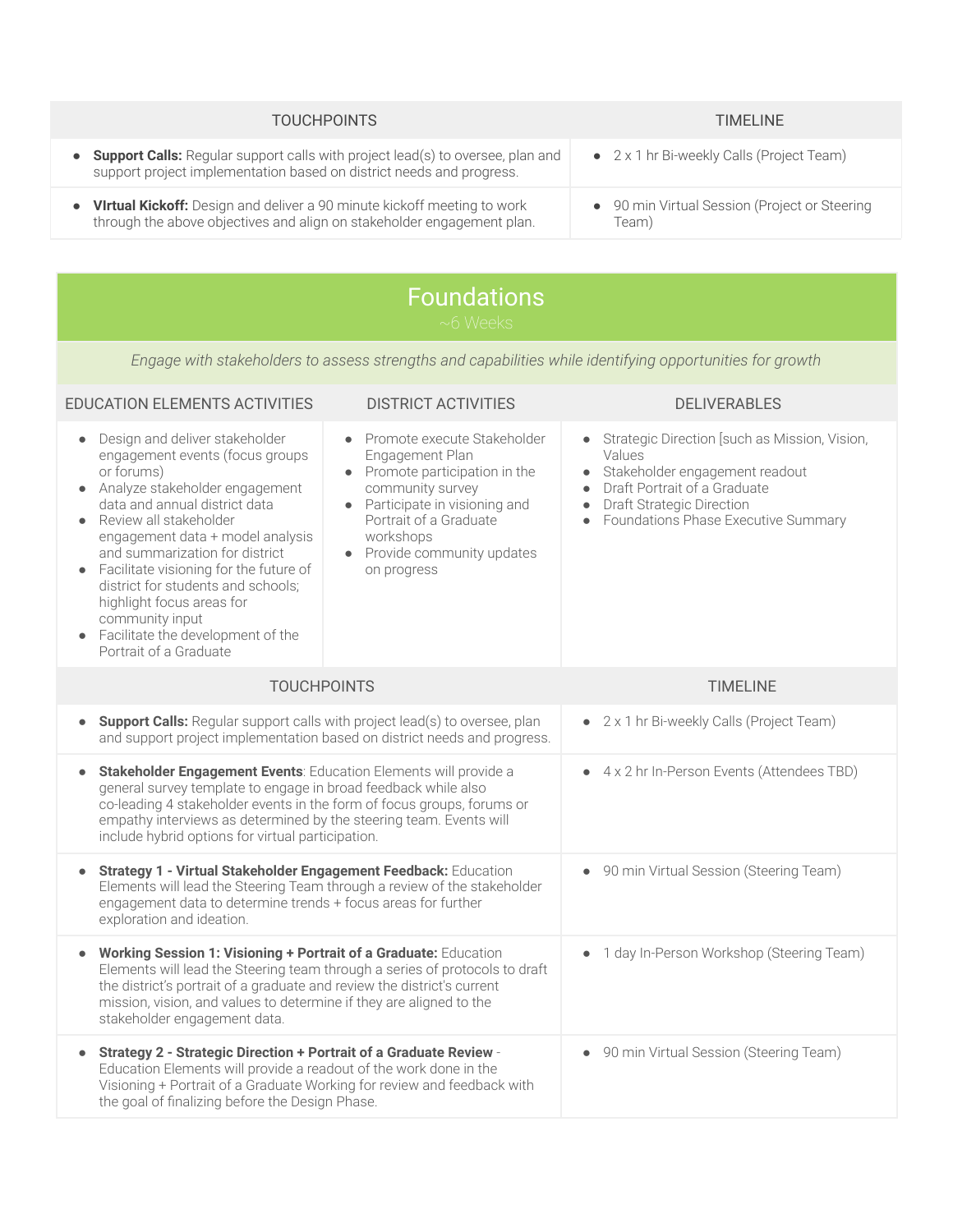# Design

*Define a vision and set of initiatives that prioritizes what matters most to your community and create a plan to communicate.*

### EDUCATION ELEMENTS ACTIVITIES DISTRICT ACTIVITIES DELIVERABLES

| • Facilitate Planning Team design<br>workshops to develop a concrete<br>list of goals and initiatives<br>Support Steering Team in<br>prioritization of ideas and<br>recommendations<br>Develop an actionable timeline and<br>$\bullet$<br>implementation plan (internal for<br>district staff) | Assemble planning teams (identified<br>$\bullet$<br>during Plan + Align phase) to<br>participate in design challenges<br>based on district focus areas<br>Identify metrics for monitoring and<br>$\bullet$<br>growth<br>Provide community updates on<br>$\bullet$<br>progress | Finalized Portrait of a Graduate<br>$\bullet$<br><b>Finalized Strategic Direction</b><br>$\bullet$<br>Draft timeline and implementation plan<br>$\bullet$<br>Design Phase Executive Summary |
|------------------------------------------------------------------------------------------------------------------------------------------------------------------------------------------------------------------------------------------------------------------------------------------------|-------------------------------------------------------------------------------------------------------------------------------------------------------------------------------------------------------------------------------------------------------------------------------|---------------------------------------------------------------------------------------------------------------------------------------------------------------------------------------------|
| <b>TOUCHPOINTS</b>                                                                                                                                                                                                                                                                             |                                                                                                                                                                                                                                                                               | TIMEL INE                                                                                                                                                                                   |
| <b>Support Calls</b> Regular support calls with project lead(s) to oversee, plan and<br>$\bullet$<br>support project implementation based on district needs and progress.                                                                                                                      |                                                                                                                                                                                                                                                                               | 4 x 1 hr Bi-Weekly Calls (Project Team)<br>$\bullet$                                                                                                                                        |
| • In-Person Design with Planning Teams to develop initiatives prototypes aligned<br>to areas of focus. The team will also draft initial success metrics for initiatives.                                                                                                                       |                                                                                                                                                                                                                                                                               | 2 days Design Workshops (Planning<br>$\bullet$<br>Teams-structure to be determined with<br><b>Steering Team</b>                                                                             |
| <b>Strategy 3 - Initiative Prioritization + Planning</b> - The team will prioritize key<br>initiatives, objectives and key results based on work of the Planning Teams.                                                                                                                        |                                                                                                                                                                                                                                                                               | 1 x 2 hr Virtual Session (Steering Team)                                                                                                                                                    |

## Launch

*Define a vision and set of initiatives that prioritizes what matters most to your community and create a plan to communicate. Prepare for implementation by establishing best practices for progress monitoring*

| EDUCATION ELEMENTS ACTIVITIES                                                                                                                                                                                                                                                                                                                              | <b>DISTRICT ACTIVITIES</b>                                                                                                                                                                                                                                                                                       | <b>DELIVERABLES</b>                                                                                                                                                                                                                                                                                                                                                                                                                |  |
|------------------------------------------------------------------------------------------------------------------------------------------------------------------------------------------------------------------------------------------------------------------------------------------------------------------------------------------------------------|------------------------------------------------------------------------------------------------------------------------------------------------------------------------------------------------------------------------------------------------------------------------------------------------------------------|------------------------------------------------------------------------------------------------------------------------------------------------------------------------------------------------------------------------------------------------------------------------------------------------------------------------------------------------------------------------------------------------------------------------------------|--|
| • Finalize initiatives, programs, and<br>metrics<br>• Lead content creation and design<br>process for external summary<br>document<br>Design external messaging for<br>$\bullet$<br>board of education and community<br>Model progress monitoring<br>$\bullet$<br>process, with the goal of enabling<br>the district team to lead meetings<br>on their own | • Provide input on content and design<br>for professionally-designed external<br>summary document<br>• Provide opportunities for community<br>to provide feedback and update them<br>on progress<br>• Communicate Strategic Plan<br>Assemble team and begin to lead<br>$\bullet$<br>progress monitoring meetings | • Professionally-designed marketing<br>collateral that includes<br>Visioning Statement(s)<br>$\circ$<br>Portrait of a Graduate<br>$\circ$<br>Strategic Priorities and metrics for<br>$\circ$<br>monitoring and growth<br><b>Process Summary</b><br>• Final Presentation<br>Internal planning documents / process<br>$\bullet$<br>to support progress monitoring<br>• Sprint Plan #1<br>Launch Phase Executive Summary<br>$\bullet$ |  |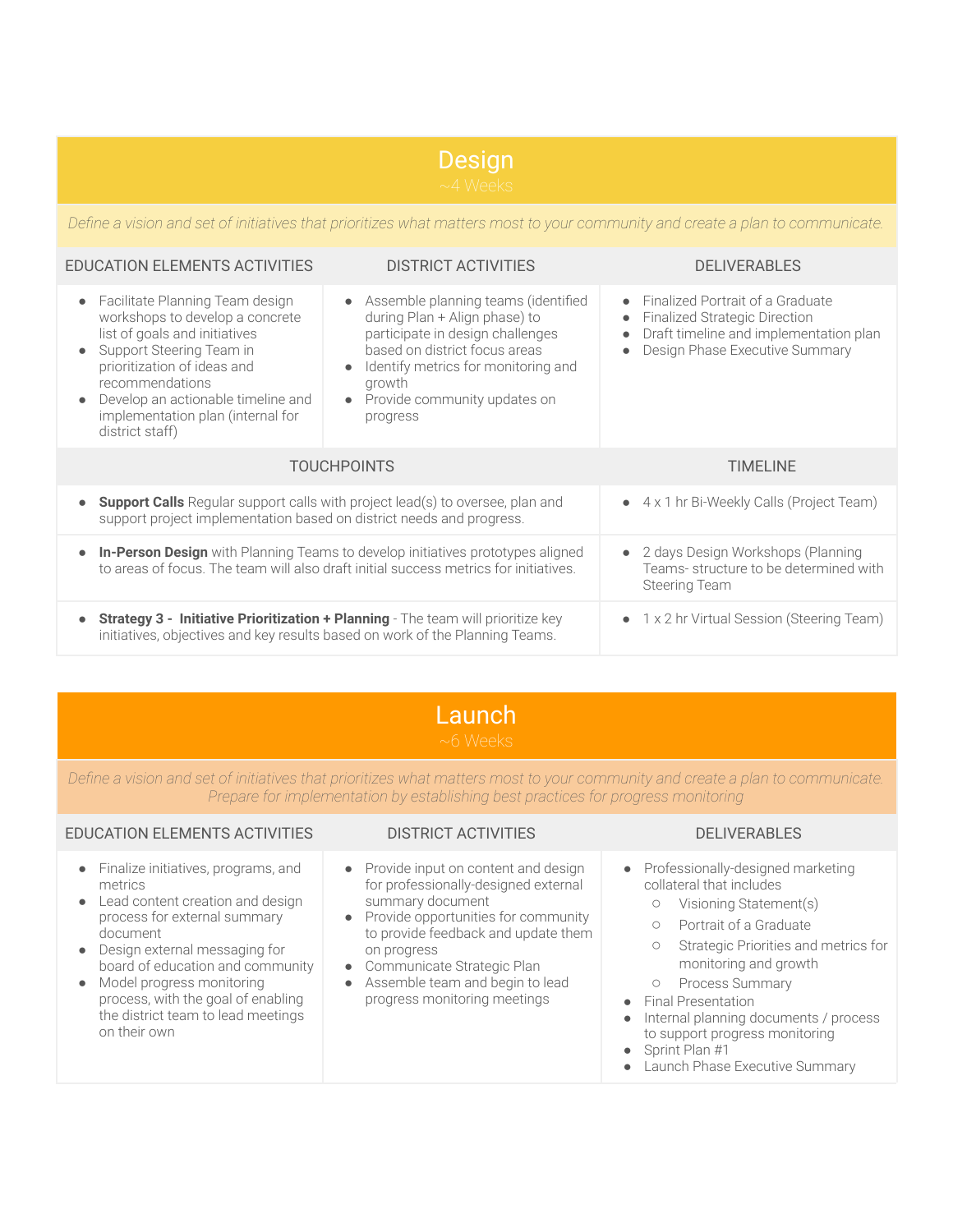| <b>TOUCHPOINTS</b>                                                                                                                                                                                | TIMELINE                                   |
|---------------------------------------------------------------------------------------------------------------------------------------------------------------------------------------------------|--------------------------------------------|
| <b>Support Calls</b> Regular support calls with project lead(s) to oversee, plan and<br>support project implementation based on district needs and progress.                                      | $\bullet$ 2 x Bi-weekly calls              |
| Strategy 4 - Communication Planning - The team will finalize content of the<br>strategic plan, provide feedback for design styles and preferences, and develop<br>initial communication strategy. | • 1 x 2 hr Virtual Session (Steering Team) |
| <b>Design Review Cycles -</b> 2 cycles of design review (including written feedback) to<br>develop professionally-designed marketing collateral.                                                  | • 2 x Virtual Design Consultations         |

## Project Governance

At Education Elements we believe who you engage and how you engage people says more about your values than your plan ever will. To develop a responsive plan, we recommend incorporating all stakeholders into a feedback loop. This feedback loop serves to generate ideas, present proposals and catalyze change. Teams engaged with this loop are also encouraged to collaborate actively and dynamically. As a result, we believe that the strategic planning process becomes a new way of operating within an organization versus a document that sits on a shelf.

Education Elements has created a governance structure for this project that ensures clear roles, diverse voices, deep collaboration, and strong project management. We recommend that the district identify team members to serve in the roles listed in the graphic below to ensure optimal engagement and effective communication.

- **Project Sponsor** Approves project roadmap and goals, signs off on major deliverables, participates in Strategic Planning Steering Committee (1 District Leader).
- **Project Team** Manages project planning, logistics, and communications, participates in the Strategic Planning Steering Committee (up to 4 District or School Leaders).
- **Steering Team** Committee of district, school, student, family, and community representatives who design and refine major deliverables. (up to 15 people)
- **Planning Team** Committee of district, school, student, family, and community representatives who support community engagement and provide recommendations to the Steering Team. (no more than 30 people)
- **Advisors** Individuals who provide context, perspective, feedback and ideas. (number varies)

We believe these layers of the loop are important considerations but you may find your district has different needs. A small or medium-sized district might find that some layers are repetitive while larger districts may require additional layers to include more stakeholders.We will align on the appropriate teams for your district during our Plan + Align phase.